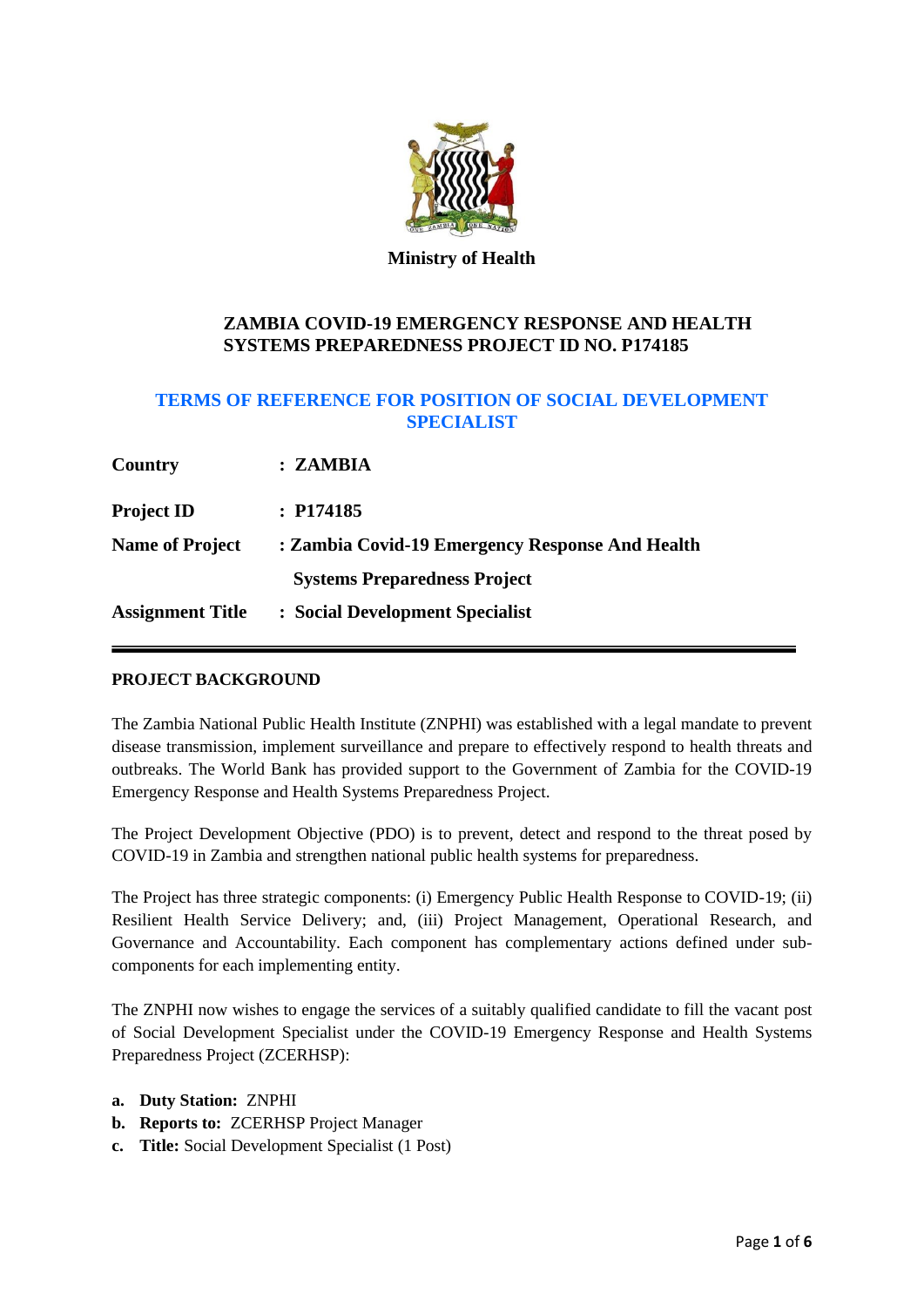### 1. **OBJECTVES OF THE ASSIGNMENT**

The Social Development Specialist will be a part of the Project Implementation Unit (PIU), and will be responsible for screening, and identifying social risks associated with the Project, and for effective implementation of the mitigation and social risk management activities at field and office level. He/She will ensure emphasis on improving health outcomes through addressing individual and group behaviours as well as strengthening the social contexts, systems and processes that underpin health outcomes. In liaison with the Environmental Specialist, the Social Development Specialist will provide technical support to the Clusters at ZNPHI as well as implementers in the field on social safeguards related issues. She/he will report to the Project Manager.

## **2. SCOPE OF WORK**

The Social Development Specialist will report to the COVID-19 Project Manager on all project operational matters and will work closely with all clusters/departments in the Zambia National Public Health Institute and other key stakeholders during project implementation processes. He/she will be responsible for the overall management of social safeguards of the Project and the implementation of the Project-specific safeguards instruments. The safeguards instruments include the Stakeholder Engagement Plan (SEP) which includes a Grievance Redress Mechanism (GRM) for addressing any concerns and grievances raised. The Project will emphasise citizen engagement and gender relations aspects within the SEP to address stakeholders' concerns. The Social Development Specialist will also work within the confines of the social safeguards risk mitigation plans, the Environmental and Social Management Framework/Plan (ESMF/P), the Environmental and Social Commitment Plan (ESCP) and the Labour Management Procedure. The scope of work duties and accountabilities is as tabulated below:

| SN | <b>Key Result Area</b> | <b>Principal Accountabilities</b>                                                                                                                                                                                                                                                                                                                                                                                                                                                                                                                                                                                                                                                                                             |
|----|------------------------|-------------------------------------------------------------------------------------------------------------------------------------------------------------------------------------------------------------------------------------------------------------------------------------------------------------------------------------------------------------------------------------------------------------------------------------------------------------------------------------------------------------------------------------------------------------------------------------------------------------------------------------------------------------------------------------------------------------------------------|
| 1. | Policy                 | Ensure the development/review and update of:<br>Policy documents, strategic plans, guidelines and<br>SOPs to guide implementation of social safeguards<br>for the Project<br>Social and environmental safeguard instruments of<br>$\bullet$<br>the Project                                                                                                                                                                                                                                                                                                                                                                                                                                                                    |
| 2. | Planning               | Develop, update and implement:<br>annual activity plans and budgets<br>$\bullet$<br>skills training and capacity development plans<br>$\bullet$                                                                                                                                                                                                                                                                                                                                                                                                                                                                                                                                                                               |
| 3. | Management             | Explicitly ensure that implementing of the Project is in<br>$\bullet$<br>compliance with relevant the Project's social<br>safeguards obligations and ensure compliance<br>during all phases of the Project.<br>Assist in conducting social assessments for all Project<br>$\bullet$<br>activities, identifying and proposing appropriate<br>mitigation measures to enhance Project outcomes.<br>Provide advice to clients on social risk management<br>$\bullet$<br>on social risk areas such as labor and working<br>conditions on projects, engagement with project<br>stakeholders, gender-based violence due to project<br>induced labor influx, discrimination and exclusion of<br>vulnerable project beneficiaries etc. |

### **Main Duties/Accountabilities**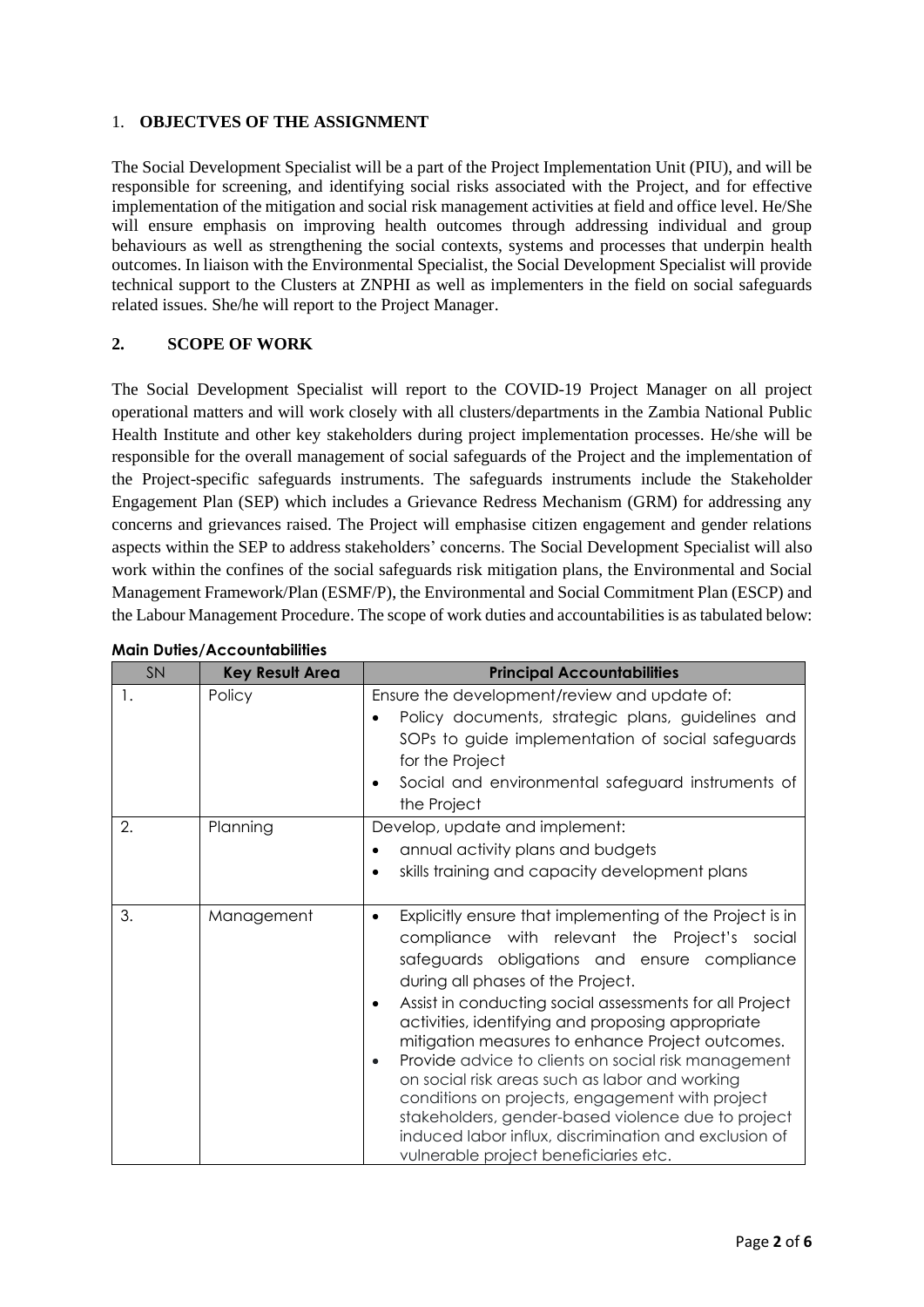| SN | <b>Key Result Area</b> | <b>Principal Accountabilities</b>                                                                     |
|----|------------------------|-------------------------------------------------------------------------------------------------------|
|    |                        | support/advice<br>Provide<br>to<br>the<br>concerned<br>$\bullet$                                      |
|    |                        | stakeholders in addressing the social risks, and in                                                   |
|    |                        | addition, on any such issues which are likely to create                                               |
|    |                        | or exacerbate conflict within communities or have                                                     |
|    |                        | significant impacts on the vulnerable at all stages of                                                |
|    |                        | the implementation of the Project                                                                     |
|    |                        | Provide comprehensive care for SGBV survivors in the<br>$\bullet$                                     |
|    |                        | Project areas within the overall multisector national                                                 |
|    |                        | programme for SGBV                                                                                    |
|    |                        | Enhance capacity of one-stop centres for SGBV in<br>$\bullet$                                         |
|    |                        | selected health facilities                                                                            |
|    |                        | Provide guidance and counsel on necessary<br>$\bullet$                                                |
|    |                        | requirements of social compliances and gender                                                         |
|    |                        | within the Project as per World Bank guidelines                                                       |
|    |                        | Follow up adherence to ESMF and ESCP regarding<br>$\bullet$                                           |
|    |                        | Sexual Exploitation (SEA), Sexual Harassment (SH),                                                    |
|    |                        | Gender Based Violence (GBV) and be part of                                                            |
|    |                        | community-based training/raising awareness sessions                                                   |
|    |                        | on their prevention.<br>Design a Grievance Redressal System (GRS) and<br>$\bullet$                    |
|    |                        | publicise GR procedures among citizens and other                                                      |
|    |                        | stakeholders as part of the ESCP.                                                                     |
|    |                        | Maintain grievance registers.<br>$\bullet$                                                            |
|    |                        | Work with Grievance Redress Committee levels to<br>$\bullet$                                          |
|    |                        | adequately<br>address<br>grievances<br>Project<br>Оf                                                  |
|    |                        | beneficiaries and make proper grievance database                                                      |
|    |                        | to inform reports as per World Bank guidelines and                                                    |
|    |                        | policies                                                                                              |
| 4. | Behavioural            | Working in liaison with the Communications Specialist<br>$\bullet$                                    |
|    | Change                 | the<br>Mental Health Specialist, contribute<br>and                                                    |
|    | Communication          | substantively to the effective management of the                                                      |
|    |                        | Project's activities in the areas of SGBV and COVID-                                                  |
|    |                        | 19 prevention, treatment and vaccination with focus                                                   |
|    |                        | on advocacy and social and behavior change                                                            |
|    |                        | communication.                                                                                        |
|    |                        | Guided by evidence and research-based process of                                                      |
|    |                        | using communication to promote behaviour that                                                         |
|    |                        | leads to improvements in health outcomes, design,                                                     |
|    |                        | update, manage, coordinate, implement and                                                             |
|    |                        | monitor communication and outreach initiatives in                                                     |
|    |                        | support Project outcomes.                                                                             |
| 5. | Capacity building      | Develop, organize and deliver, training programs and<br>$\bullet$                                     |
|    |                        | workshops on social safeguards requirements and                                                       |
|    |                        | their management, grievance redress mechanism,                                                        |
|    |                        | labour management procedure to PIU, Health Care<br>Workers (HCW), contractors, and other stakeholders |
|    |                        | Conducting awareness creation and sensitization of                                                    |
|    |                        | the communities on social, equity and gender                                                          |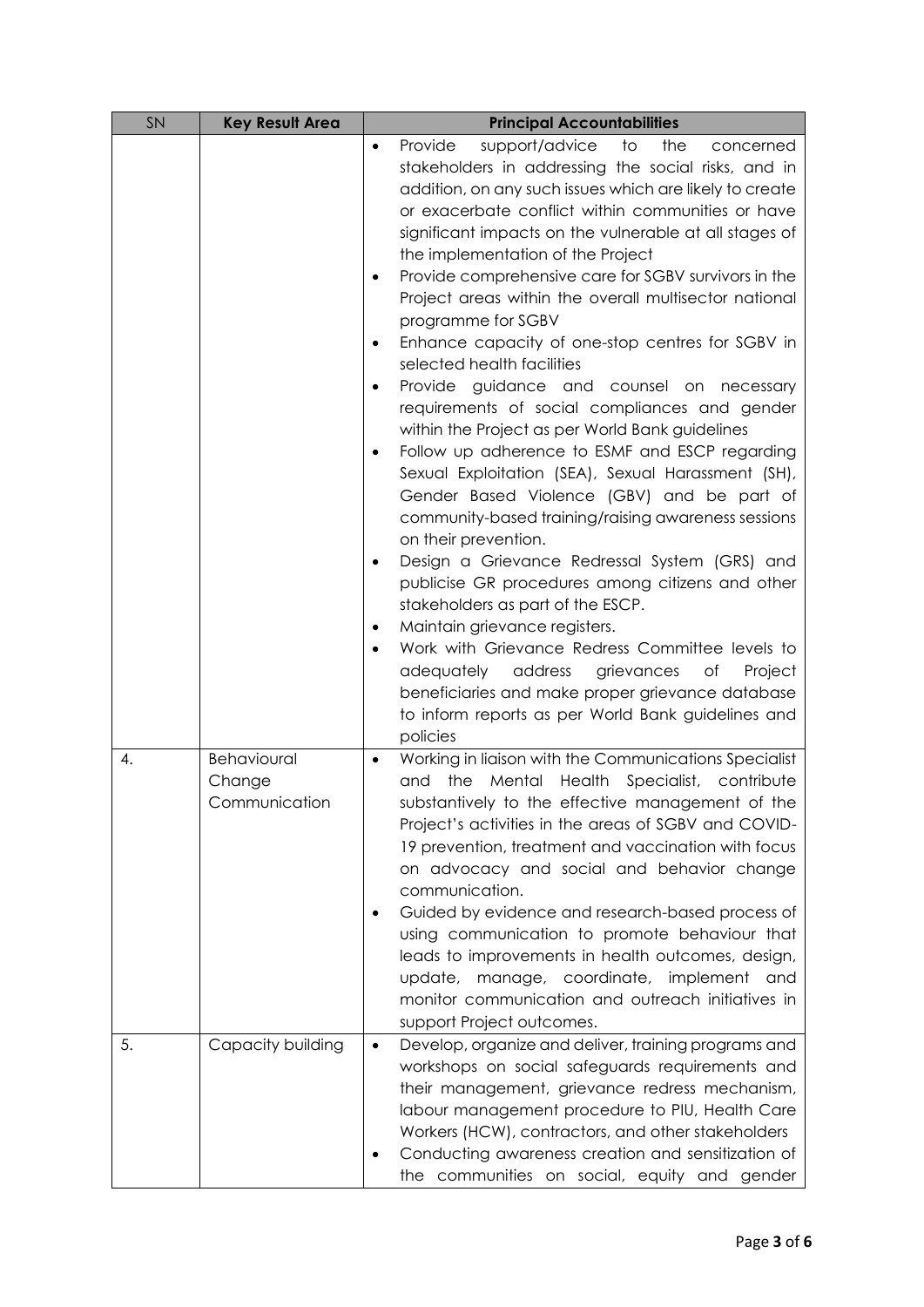| SN | <b>Key Result Area</b>          | <b>Principal Accountabilities</b>                                                                                                                                                                                                                                                                                                                                                                                                                                                                                                                                                                                                                                                               |
|----|---------------------------------|-------------------------------------------------------------------------------------------------------------------------------------------------------------------------------------------------------------------------------------------------------------------------------------------------------------------------------------------------------------------------------------------------------------------------------------------------------------------------------------------------------------------------------------------------------------------------------------------------------------------------------------------------------------------------------------------------|
|    |                                 | dimensions of the Project along with suggested<br>safeguards.<br>Organize social safeguards orientation, awareness<br>$\bullet$<br>and trainings for rehabilitation sites<br>Strengthening HCW and community based volunteer<br>$\bullet$<br>capacity in the management and referral of SGBV<br>cases<br>Raising community awareness of SGBV and related<br>$\bullet$<br>services.<br>Provide capacity in ensuring systems are in place for<br>$\bullet$<br>gender inclusion, prevention or GBV risks, and<br>ensuring appropriate indicators are developed and<br>monitored during project implementation.                                                                                     |
| 6. | Supervision                     | Supervise staff in the Health Care Facilities (HCFs)<br>$\bullet$<br>through periodic onsite supervisory and mentorship<br>visits.<br>Carry out site supervisions during implementation of<br>$\bullet$<br>project activities, and provide feedback to the<br>Project Manager.<br>Participate in field visits to vet implementation of<br>$\bullet$<br>systems and procedures as required in the ESCP, SEP<br>and support to GBV-sensitive Grievance Redress<br>Mechanism (GRM).<br>Provide guidance to Clients on development and<br>$\bullet$<br>operationalization of GRMs.                                                                                                                  |
| 7. | Monitoring<br>and<br>Evaluation | Ensure monitoring and evaluation is conducted for all<br>$\bullet$<br>activities planned in the ESMF/ESMP, ESCP, Labour<br>Stakeholder<br>Management<br>Procedure<br>and<br>Engagement Plan.<br>Semi-annual review of complaints received and<br>responses provided in the GR system.<br>Strengthening data collection and information<br>$\bullet$<br>management for SGBV<br>Liaise with Ministry of Gender and other relevant<br>$\bullet$<br>actors to disseminate of information on available<br>SBGV services including use of established response<br>hotlines and community outreach<br>In liaison with the Project M&E Specialist, document<br>$\bullet$<br>lessons and best practices. |
| 8. | Any Other Duties                | Undertake any other tasks as assigned by the Project<br>$\bullet$<br>Manager                                                                                                                                                                                                                                                                                                                                                                                                                                                                                                                                                                                                                    |

# **3. CAPACITY BUILDING PROGRAM**

The Social Development Specialist will facilitate short term social safeguards training programs (continuous professional development; in-service training; face to face training within the Project sites) for the Sexual and Gender based violence, contractors and other relevant stakeholders. He/She must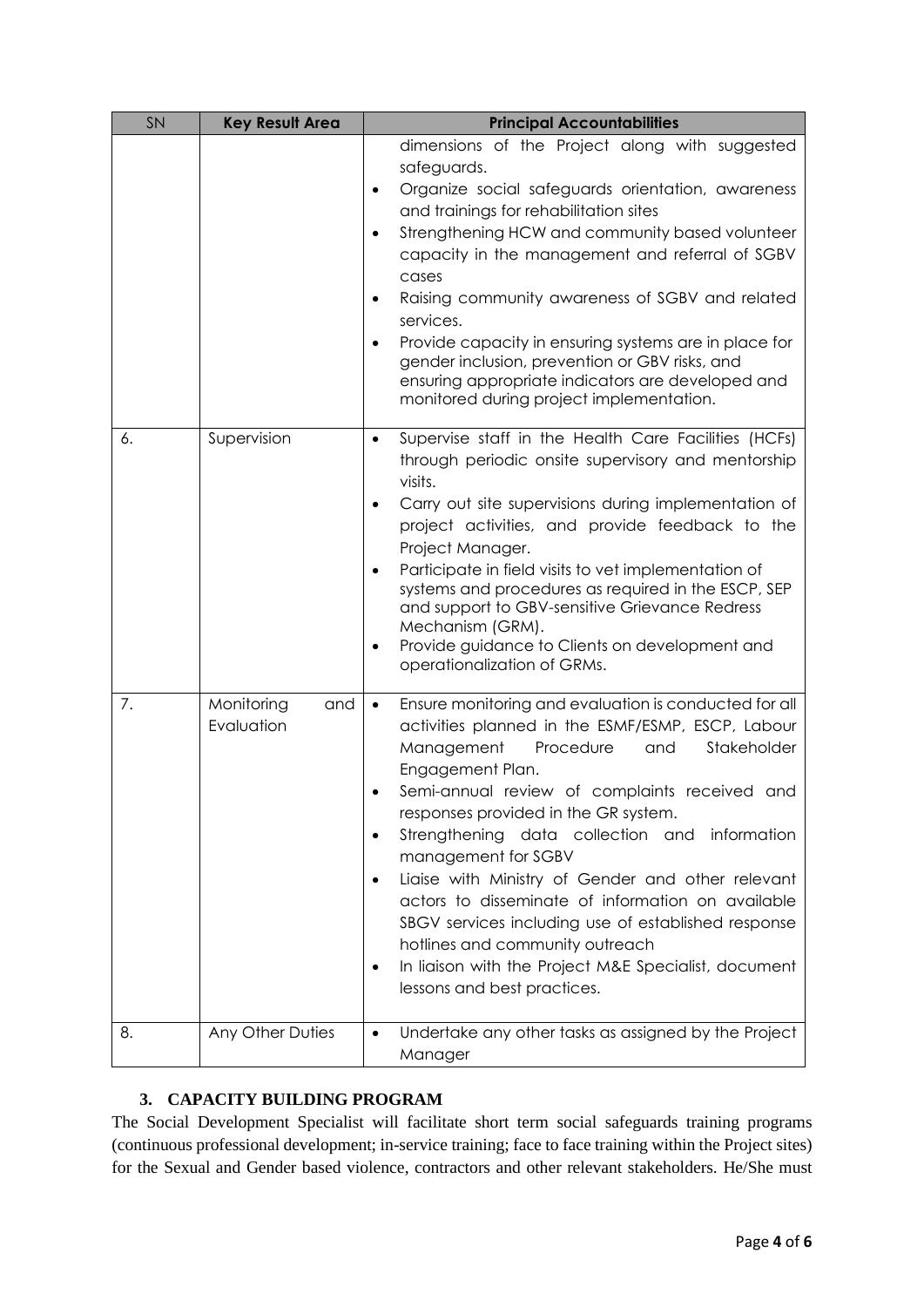effectively influence PIU counterparts, implementing partners and stakeholders from diverse backgrounds to jointly contribute to achieving the desired health and social Project outcomes.

# **4. LIST OF REPORTS, SCHEDULE OF DELIVERABLES, AND PERIOD OF PERFORMANCE.**

### a. **Key Deliverables:**

- (i) Policy documents and SOPs for social safeguards in place
- (ii) Annual work plans for Social safeguards management / monitoring in place
- (iii)Functional practical systems for effective Grievances Response and Redressal Mechanism in place including bi-annual reports on GRM
- (iv) Eliciting compliance of social safeguards at all levels.
- (v) ESMF/EMSF and ESCP quarterly progress reports annual and Quarterly reports prepared within a month after the end of each reporting period.
- (vi) Prepare the social inputs for the project's final report.

### **b. Timelines and duration of Consultancy**:

This is a full-time position for a period of two-years.

#### **c. Performance Assessment/Compensation**

The Social Development Specialist will receive a competitive compensation annual salary. He / She will be appraised for the first six months.

## 2. CONSULTANT QUALIFICATION**S**

- Grade 12 School certificate or equivalent;
- University degree in Social Work, Sociology, Economics, Development studies, or other applied Social Science or related fields.
- Masters Degree or equivalent in Social Sciences/development studies or other related fields.
- At least ten years' experience in designing and implementing community based prevention, treatment and socio-economic mitigation strategies and interventions.
- Experience in Community outreach, mobilisation and engagement.
- Experience in gender mainstreaming, particularly dealing with sexual and gender based violence and psychosocial support.
- A good understanding of Environmental and Social Management Framework including knowledge of Grievance Redress Mechanism is an added advantage.
- Experience working in the Zambian Health sector will be an added advantage

## 3. **DEMONSTRABLE SKILLS, COMPETENCIES AND SKILLS**

a. Good coordination, supervision and mentoring skills